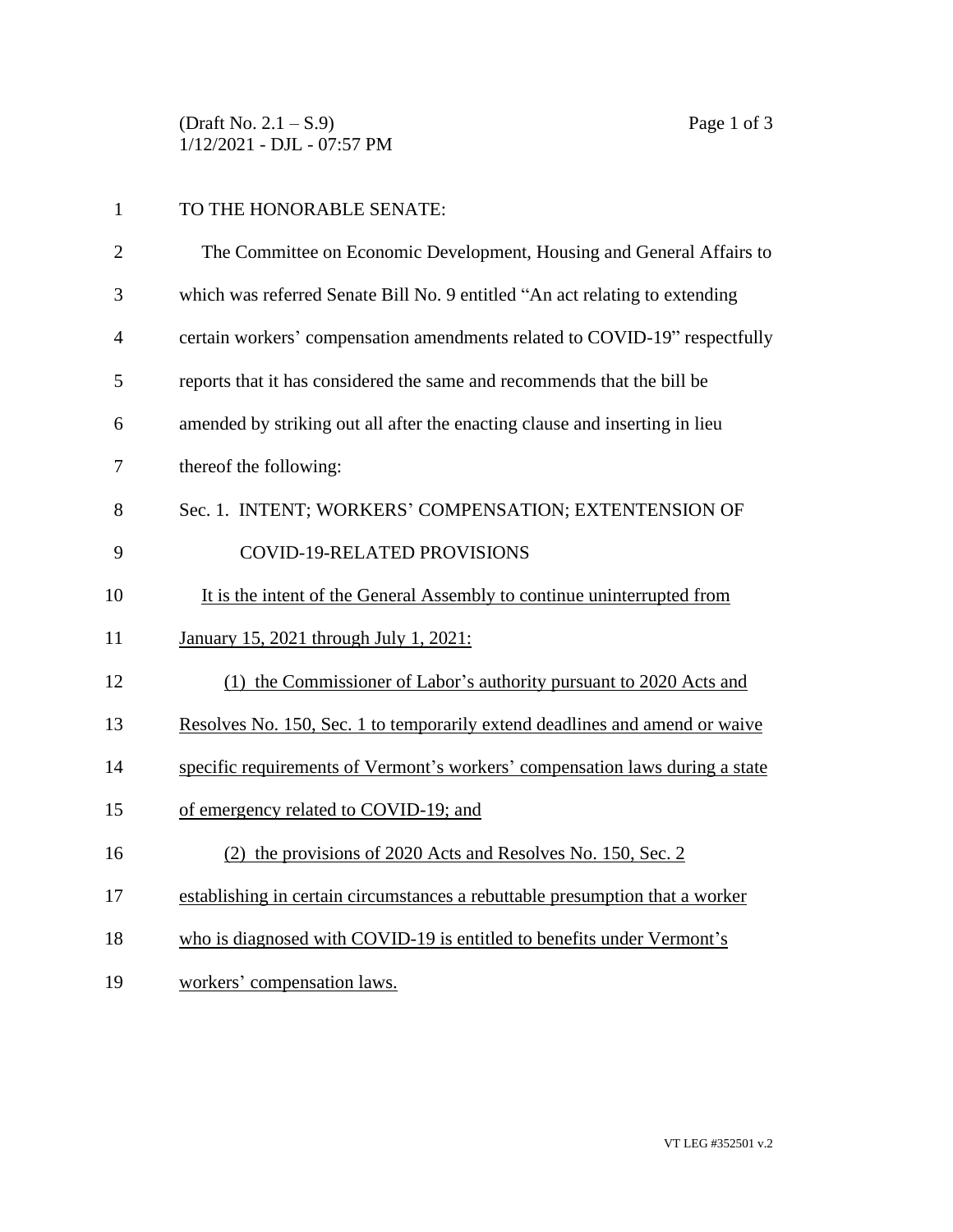## (Draft No.  $2.1 - S.9$ ) Page 2 of 3 1/12/2021 - DJL - 07:57 PM

| $\mathbf{1}$   | Sec. 2. 2020 Acts and Resolves No. 150, Sec. $2(a)(1)$ is amended to read:         |
|----------------|------------------------------------------------------------------------------------|
| $\overline{2}$ | $(a)(1)$ In the case of a front-line worker, disability or death resulting from    |
| 3              | COVID-19 shall be presumed to be compensable pursuant to 21 V.S.A.                 |
| $\overline{4}$ | chapter 9, provided that the front-line worker receives a positive laboratory test |
| 5              | for COVID-19 or a diagnosis of COVID-19 from a licensed healthcare                 |
| 6              | provider between March 1, 2020 and January 15 July 1, 2021.                        |
| 7              | Sec. 3. 2020 Acts and Resolves No. 150, Sec. 2(b) is amended to read:              |
| 8              | (b) For an employee who is not a front-line worker as defined in                   |
| 9              | subdivision $(a)(2)(B)$ of this section, disability or death resulting from COVID- |
| 10             | 19 shall be presumed to be compensable pursuant to 21 V.S.A. chapter 9 if the      |
| 11             | employee receives a positive laboratory test for COVID-19 or a diagnosis of        |
| 12             | COVID-19 from a licensed healthcare provider between April 1, 2020 and             |
| 13             | January 15 July 1, 2021 and, not more than 14 days prior to the date on which      |
| 14             | the employee is tested or examined, either:                                        |
| 15             | * * *                                                                              |
| 16             | Sec. 4. 2020 Acts and Resolves No. 150, Sec. 3 is amended to read:                 |
| 17             | Sec. 3. PROSPECTIVE REPEAL                                                         |
| 18             | In the absence of legislative action to the contrary, Secs. 1 and 2 of this act    |
| 19             | are repealed on January 15 July 1, 2021.                                           |